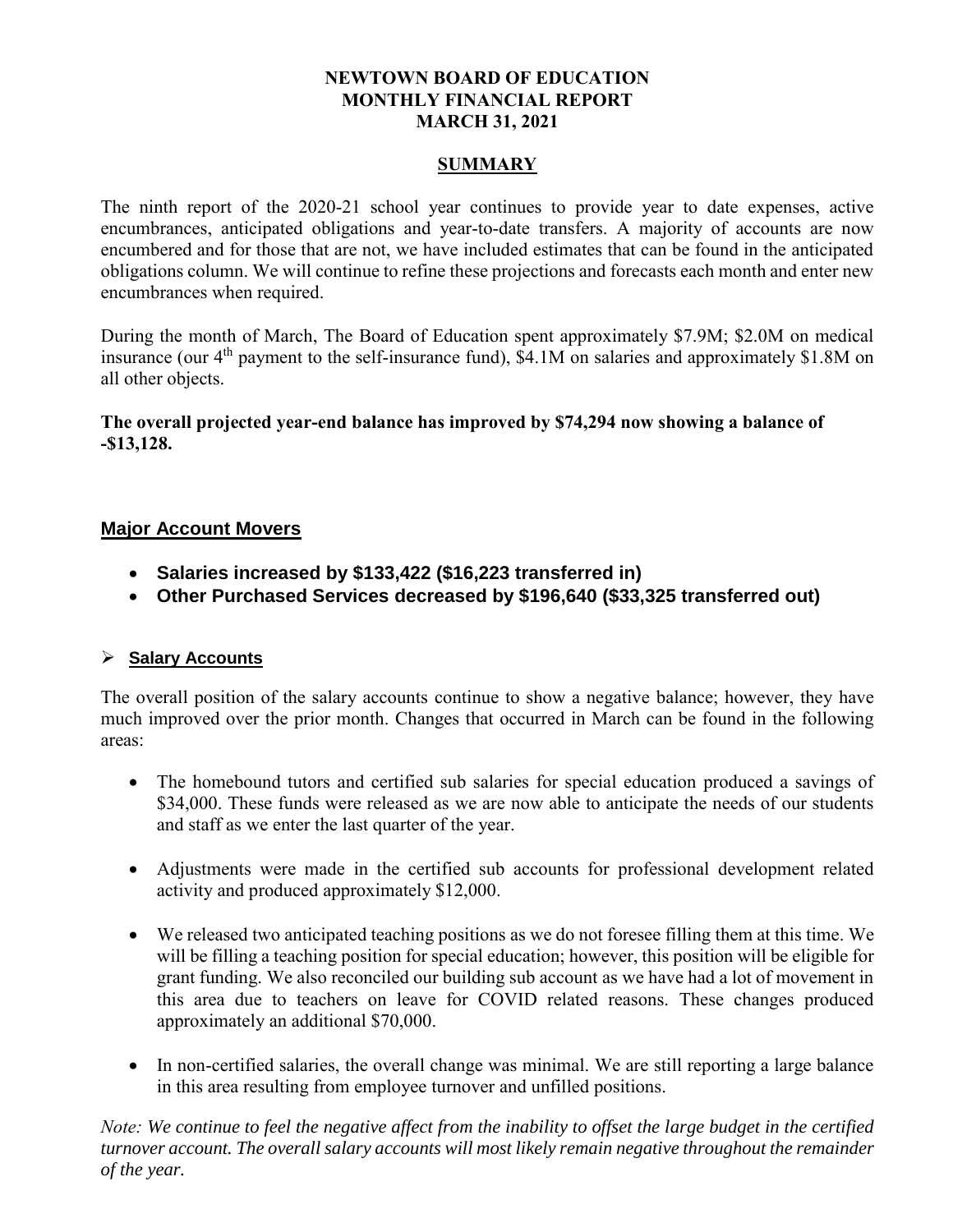# **Other Purchased Services**

The projected balance in these accounts remains positive; however, we did experience a substantial decrease with the majority of this change coming from out-of-district tuition (see SPED update below). Other than tuition, changes within this object were minimal this month.

# **Special Education Update**

We continue to monitor our special education budget, paying close attention to its out-of-district tuition costs as outplacements and mediated agreements can create large swings in this area. Last month we reconciled and adjusted our tuition account (which now includes one additional outplacement, adjusted tuition rates and summer school costs), bringing this account to a negative balance of just over -\$57,000.

*Note: the out-of-district tuition line item in the report is a combination of special education out-ofdistrict tuition and various magnet schools. Many students did not attend our high school magnet programs; therefore, leaving \$47,810 of this budget unexpended and offsetting the negative balance now forecasted in special education tuition.*

We are currently reviewing all special education accounts and will provide an update as we get closer to the end of the year. At that point, we will make a recommendation to transfer the special education contingency account to the appropriate line item.

# **Supplies**

The supply accounts still remain positive at this time mainly due to the significant savings that we have realized in our virtual net metering program. Changes within these accounts were mostly in plant supplies as we released some of our anticipated obligations which resulted in an additional \$18,527. This account is reviewed monthly and adjusted accordingly to meet our needs.

#### **Emergency Repairs**

There were no emergency repairs for the month of March.

#### **Revenue**

Local tuition and other miscellaneous revenue was received in the amount of \$1,976.89. We anticipate the Excess Cost Grant balance to be received sometime in May.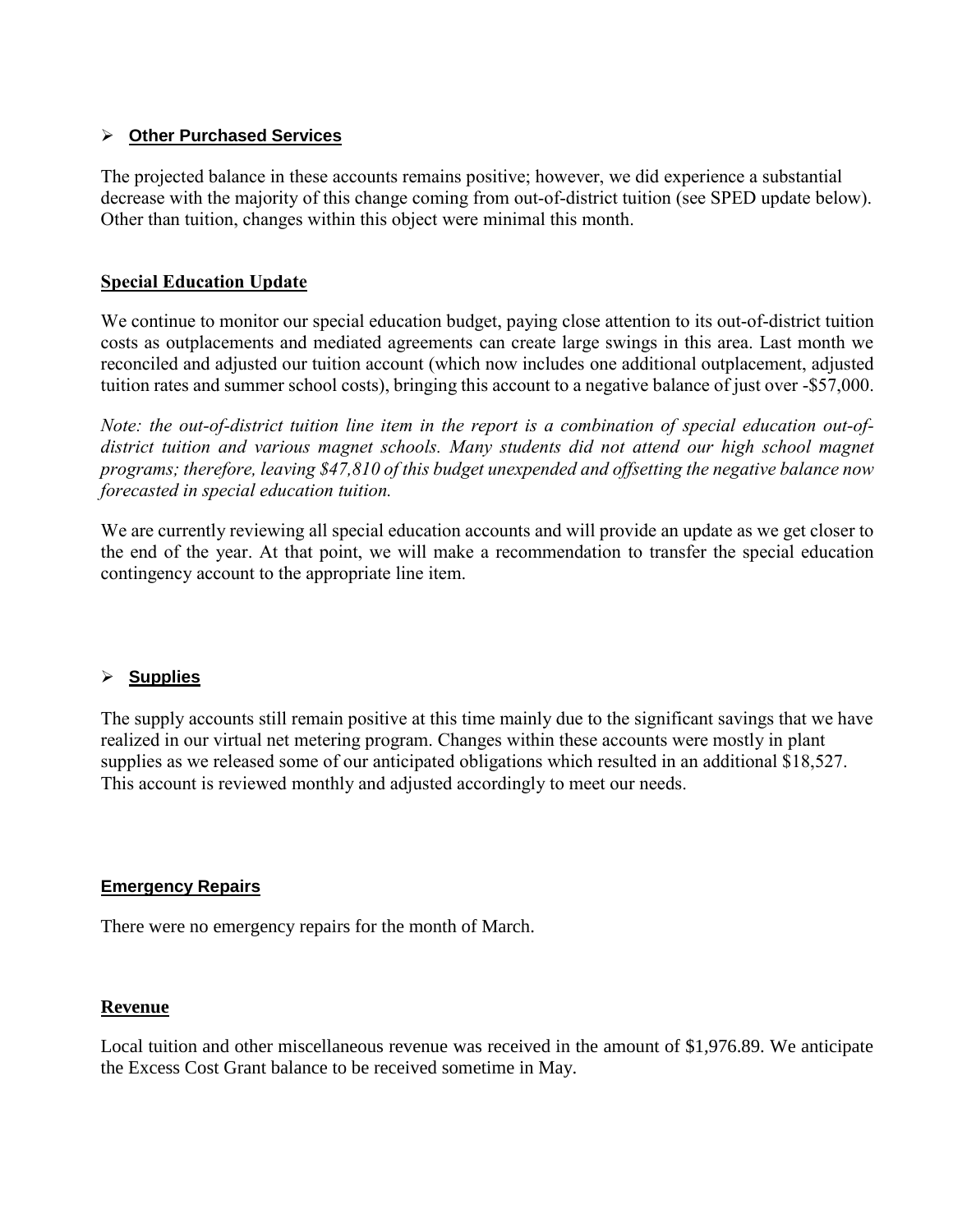# **Excess Cost Grant Update**

The State has not yet published the excess cost grant reimbursement percentage rates which was originally calculated at 83.48%. We are expecting to see this rate sometime in April and at that time, we will make the final adjustment to the excess cost the excess cost grant will have a final adjustment. It is difficult to predict this percentage as it is based on the current economic climate and special education costs of other districts. However, I wanted to provide an estimated overview in the event that our reimbursement rate comes in below 83.48%

### **You can see the changes in revenue based on the reimbursement rate, ranging from a loss of -\$27,359 to -\$156,759.**

Any change will be reflected in our May deposit and we will provide the Board with an update as soon as it is made available.



The table below demonstrates the loss in grant revenue at various reimbursement rates.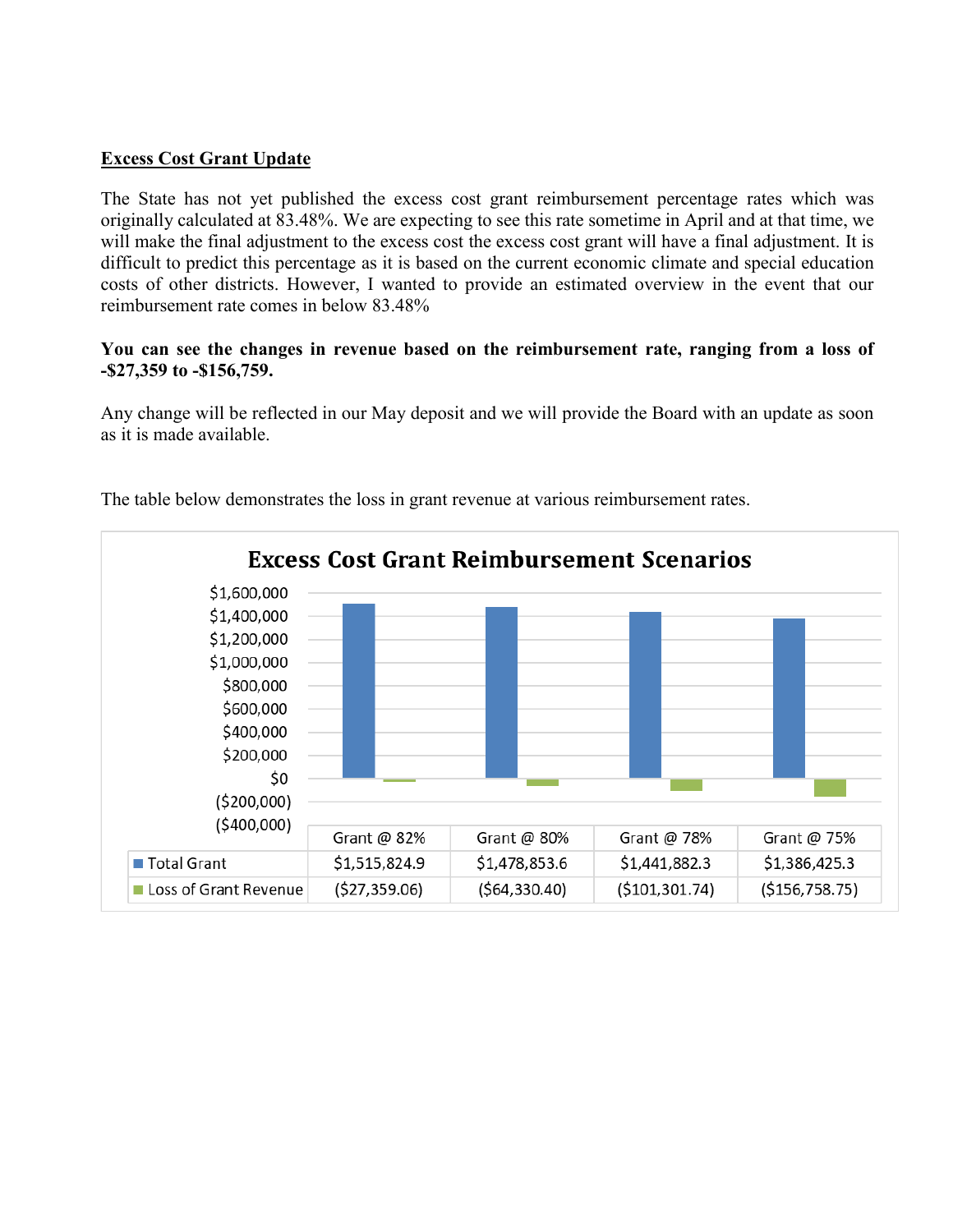# **Food Service Update**

The lunch program continues to be a concern although we are beginning to see additional sales especially at the High School where we actually turned a small profit for the second month in a row. The total program loss for the month of March was -\$7,863.

We are seeing greater participation in the program, especially at the High School as we moved 19,456 meals this month; although, our meal count is still down by approximately 40% when comparing to a normal year, whereas the elementary meal count was down by about 25%.

We are still estimating a full year loss in the lunch program by about -\$320,000. This account will be reviewed and reported monthly.

The chart below represents the program loss in revenue as compared to last year. The red line represents 2019-20 and the blue is the current year. Keep in mind that all operations ceased on March 13<sup>th,</sup> 2020.



# **COVID Update**

COVID related expenses are holding steady at around the \$2.6M mark with a total of \$963,185 in grant and Town funding offsets. We are also experiencing COVID related savings which can be found throughout the financial report.

Tanja Vadas Director of Business & Finance April 9, 2021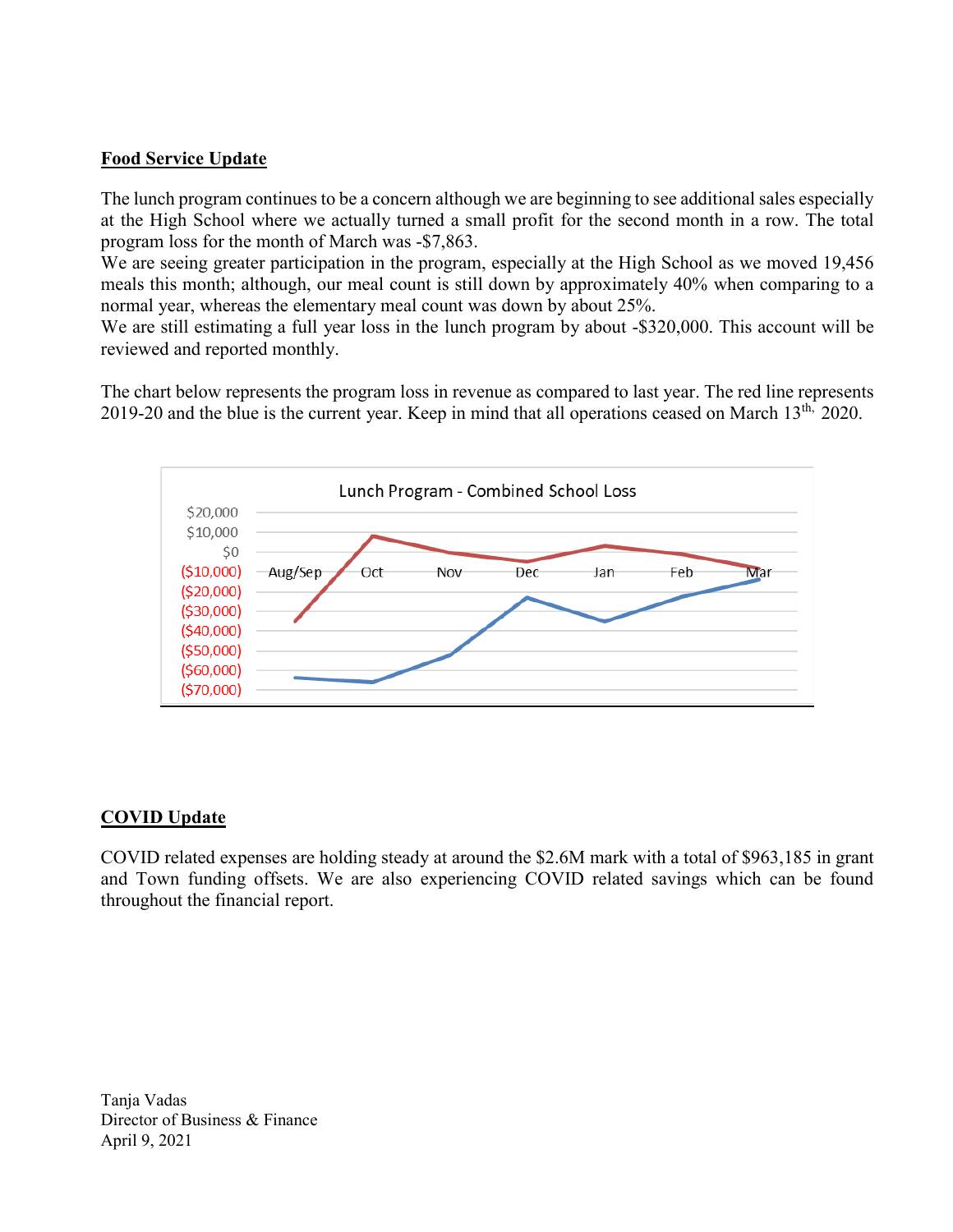#### **FOR THE MONTH ENDING March 31, 2021 2020-21 BUDGET SUMMARY REPORT NEWTOWN BOARD OF EDUCATION**

| <b>OBJECT</b><br><b>CODE</b> | <b>EXPENSE CATEGORY</b>          |    | <b>EXPENDED</b><br>2019 - 2020 | 2020 - 2021<br><b>APPROVED</b><br><b>BUDGET</b> | <b>YTD</b><br><b>TRANSFERS</b><br>2020 - 2021 | <b>CURRENT</b><br><b>BUDGET</b> | <b>YTD</b><br><b>EXPENDITURE</b> |      | <b>ENCUMBER</b> | <b>BALANCE</b> | <b>ANTICIPATED</b><br><b>OBLIGATIONS</b> |      | <b>PROJECTED</b><br><b>BALANCE</b> | %<br><b>EXP</b> |
|------------------------------|----------------------------------|----|--------------------------------|-------------------------------------------------|-----------------------------------------------|---------------------------------|----------------------------------|------|-----------------|----------------|------------------------------------------|------|------------------------------------|-----------------|
|                              | <b>GENERAL FUND BUDGET</b>       |    |                                |                                                 |                                               |                                 |                                  |      |                 |                |                                          |      |                                    |                 |
| 100                          | <b>SALARIES</b>                  | S. |                                | 49.586.526 \$ 51.044.554 \$                     | 16,223                                        | $$51,060,777$ \$                | 33,136,623 \$                    |      | 17,378,624 \$   | 545,530 \$     | 655,242 \$                               |      | (109, 712)                         | 100.21%         |
| 200                          | <b>EMPLOYEE BENEFITS</b>         |    |                                | $$11,126,524 \quad $11,435,283 \quad $$         |                                               | $-$ \$ 11,435,283 \$            | 10,803,191 \$                    |      | 250 \$          | 631,842 \$     | 663,529 \$                               |      | (31,688)                           | 100.28%         |
| 300                          | PROFESSIONAL SERVICES            | \$ | 659,940 \$                     | 751,382 \$                                      | $(39,550)$ \$                                 | 711.832 \$                      | 371,415 \$                       |      | 78,826 \$       | 261,591 \$     | 235,218 \$                               |      | 26,373                             | 96.30%          |
| 400                          | PURCHASED PROPERTY SERV.         | \$ | 2,304,638 \$                   | 1.884.463 \$                                    | $-$ \$                                        | 1,884,463 \$                    | 1,271,085 \$                     |      | 336,148 \$      | 277,230 \$     | 286,693 \$                               |      | (9, 463)                           | 100.50%         |
| 500                          | <b>OTHER PURCHASED SERVICES</b>  | \$ | 8,823,709 \$                   | 9,314,942 \$                                    | $(33,325)$ \$                                 | 9,281,617 \$                    | 6,207,985 \$                     |      | 2,688,663 \$    | 384,969 \$     | $346,033$ \$                             |      | 38,935                             | 99.58%          |
| 600                          | <b>SUPPLIES</b>                  | \$ | 3,347,825 \$                   | 3,498,335 \$                                    | 58,952 \$                                     | 3,557,287 \$                    | 2,421,830 \$                     |      | 145,396 \$      | 990,061 \$     | 759,958 \$                               |      | 230,104                            | 93.53%          |
| 700                          | <b>PROPERTY</b>                  | \$ | 831,904 \$                     | 549,402 \$                                      | $-$ \$                                        | 549,402 \$                      | 502,847 \$                       |      | 298,401 \$      | $(251,846)$ \$ | $7,000$ \$                               |      | (258, 846)                         | 147.11%         |
| 800                          | <b>MISCELLANEOUS</b>             | \$ | 66,090 \$                      | 73,415 \$                                       | $(2,300)$ \$                                  | 71,115 \$                       | 57,846 \$                        |      | $1,944$ \$      | $11,325$ \$    | $10,156$ \$                              |      | 1,168                              | 98.36%          |
| 910                          | <b>SPECIAL ED CONTINGENCY</b>    | \$ | $-$ \$                         | $100,000 \quad$ \$                              | $-$ \$                                        | 100,000 \$                      |                                  | $-5$ | $-$ \$          | 100,000 \$     |                                          | - \$ | 100,000                            | 0.00%           |
|                              | <b>TOTAL GENERAL FUND BUDGET</b> |    |                                | $$76,747,157$ \$ 78,651,776 \$                  |                                               | $-$ \$ 78,651,776 \$            | 54,772,823 \$                    |      | 20,928,252 \$   | 2,950,701 \$   | 2,963,830 \$                             |      | (13, 128)                          | 100.02%         |
| 900                          | <b>TRANSFER NON-LAPSING</b>      |    |                                |                                                 |                                               |                                 |                                  |      |                 |                |                                          |      |                                    |                 |
|                              | <b>GRAND TOTAL</b>               |    |                                | $$76,747,157$ \$ 78,651,776 \$                  |                                               | $-$ \$ 78,651,776 \$            | 54,772,823 \$                    |      | 20,928,252 \$   | 2,950,701 \$   | 2,963,830 \$                             |      | (13, 128)                          | 100.02%         |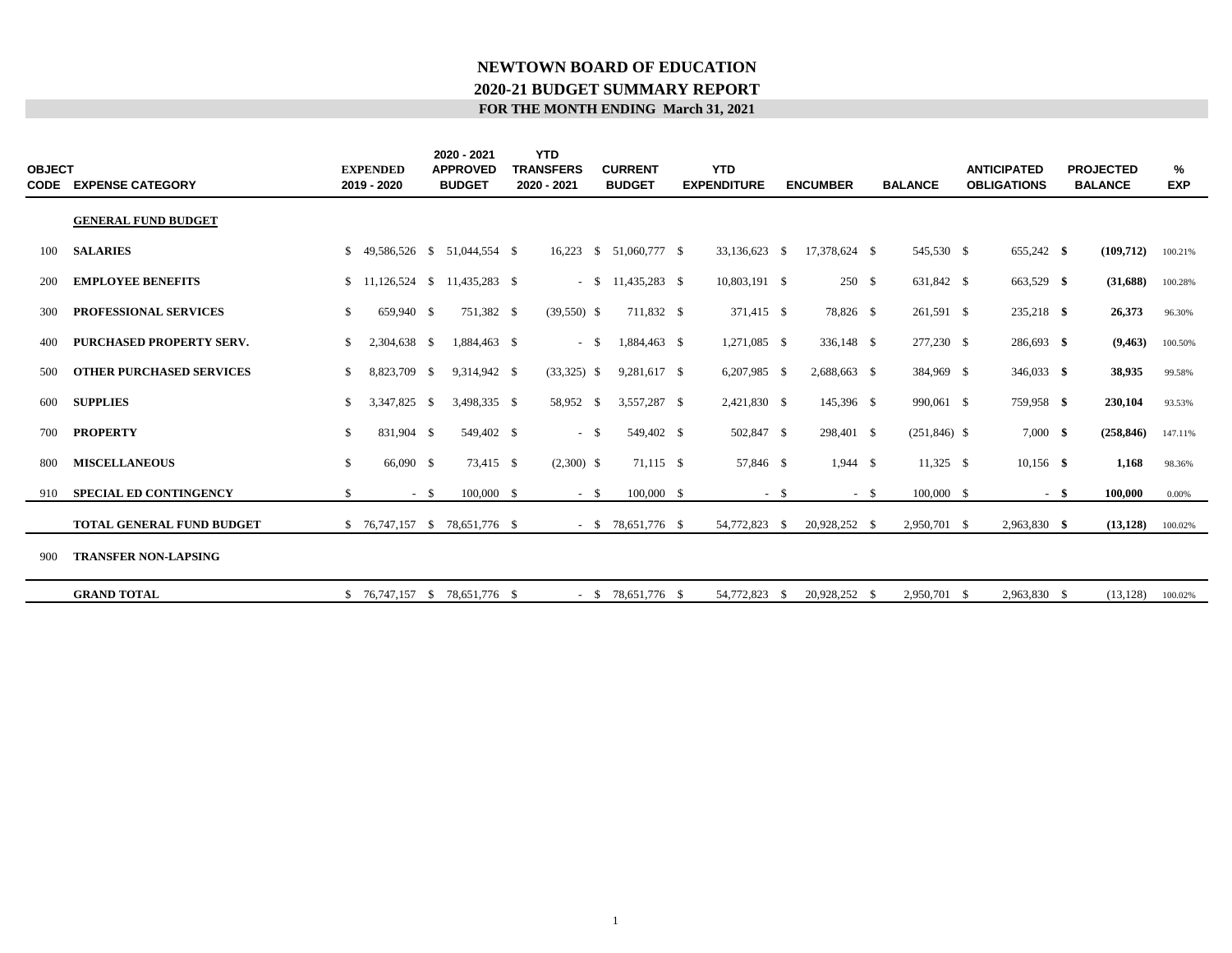| <b>OBJECT</b> | <b>CODE EXPENSE CATEGORY</b>           | <b>EXPENDED</b><br>2019 - 2020 |      | 2020 - 2021<br><b>APPROVED</b><br><b>BUDGET</b> | <b>YTD</b><br><b>TRANSFERS</b><br>2020 - 2021 |                    | <b>CURRENT</b><br><b>BUDGET</b> | <b>YTD</b><br><b>EXPENDITURE</b> | <b>ENCUMBER</b> |      | <b>BALANCE</b> |      | <b>ANTICIPATED</b><br><b>OBLIGATIONS</b> |              | <b>PROJECTED</b><br><b>BALANCE</b> | %<br><b>EXP</b> |  |
|---------------|----------------------------------------|--------------------------------|------|-------------------------------------------------|-----------------------------------------------|--------------------|---------------------------------|----------------------------------|-----------------|------|----------------|------|------------------------------------------|--------------|------------------------------------|-----------------|--|
| 100           | <b>SALARIES</b>                        |                                |      |                                                 |                                               |                    |                                 |                                  |                 |      |                |      |                                          |              |                                    |                 |  |
|               | <b>Administrative Salaries</b>         | \$<br>4,163,820 \$             |      | 4,160,309 \$                                    | 11.430                                        | <b>S</b>           | 4.171.739 \$                    | 3,116,554 \$                     | $1,051,125$ \$  |      | $4,060$ \$     |      | 8,174 \$                                 |              | (4, 114)                           | 100.10%         |  |
|               | Teachers & Specialists Salaries        | \$<br>31.619.798 \$            |      | 32,219,745 \$                                   |                                               |                    | $(19,930)$ \$ 32,199,815 \$     | 20,152,576 \$                    | 12,519,939 \$   |      | $(472,700)$ \$ |      | $(7,314)$ \$                             |              | (465, 386)                         | 101.45%         |  |
|               | Early Retirement                       | \$<br>32,000 \$                |      | 16,000 \$                                       |                                               | -S                 | 16,000 \$                       | $16,000$ \$                      |                 | - \$ |                | - \$ |                                          | $\mathbf{s}$ | $\sim$                             | 100.00%         |  |
|               | Continuing Ed./Summer School           | \$<br>92,408 \$                |      | 93,096 \$                                       | $\sim$                                        | $\mathbf{\hat{s}}$ | 93,096 \$                       | 58,259 \$                        | 11.647 \$       |      | 23,190 \$      |      | 3.750S                                   |              | 19.440                             | 79.12%          |  |
|               | Homebound & Tutors Salaries            | \$<br>88,213 \$                |      | 185,336 \$                                      |                                               | - \$               | 185,336 \$                      | 46,388 \$                        | 23,486 \$       |      | 115,463 \$     |      | 44,987 \$                                |              | 70,476                             | 61.97%          |  |
|               | <b>Certified Substitutes</b>           | \$<br>548,648 \$               |      | 698,193 \$                                      | $(15,000)$ \$                                 |                    | 683,193 \$                      | 546,356 \$                       | 142,218 \$      |      | $(5,381)$ \$   |      | 50,910 \$                                |              | (56,291)                           | 108.24%         |  |
|               | Coaching/Activities                    | \$<br>643,256 \$               |      | 656,571 \$                                      |                                               | -S                 | 656,571 \$                      | 337,446 \$                       | $16,633$ \$     |      | 302,491 \$     |      | 274,590 \$                               |              | 27,901                             | 95.75%          |  |
|               | Staff & Program Development            | \$<br>173,319 \$               |      | 143,517 \$                                      | 41,585 \$                                     |                    | 185,102 \$                      | 93,764 \$                        | 16,861 \$       |      | 74,477 \$      |      | 80,000 \$                                |              | (5,523)                            | 102.98%         |  |
|               | <b>CERTIFIED SALARIES</b>              | $$37,361,462$ \$               |      | 38,172,767 \$                                   | 18,085                                        | <sup>\$</sup>      | 38,190,852 \$                   | 24,367,343 \$                    | 13,781,909 \$   |      | 41,600 \$      |      | 455,097 \$                               |              | (413, 497)                         | 101.08%         |  |
|               | Supervisors & Technology Salaries      | \$<br>917,739 \$               |      | 945,154 \$                                      | 50,245 \$                                     |                    | 995,399 \$                      | 757,846 \$                       | 253,640 \$      |      | $(16,087)$ \$  |      | $9,252$ \$                               |              | (25, 339)                          | 102.55%         |  |
|               | Clerical & Secretarial Salaries        | \$<br>2,310,741                | - \$ | 2,362,981 \$                                    | $(69,514)$ \$                                 |                    | 2,293,467 \$                    | 1,605,742 \$                     | 621,931 \$      |      | 65,794 \$      |      | $7,283$ \$                               |              | 58,511                             | 97.45%          |  |
|               | <b>Educational Assistants</b>          | \$<br>2.743.151 \$             |      | 2,875,564 \$                                    | $(1,862)$ \$                                  |                    | 2,873,702 \$                    | 1,848,112 \$                     | 825,837 \$      |      | 199,753 \$     |      | 41,144 \$                                |              | 158,610                            | 94.48%          |  |
|               | Nurses & Medical Advisors              | \$<br>764,244 \$               |      | 801,532 \$                                      | 58,592 \$                                     |                    | 860,124 \$                      | 531,250 \$                       | 331,528 \$      |      | $(2,654)$ \$   |      | 15,500 \$                                |              | (18, 154)                          | 102.11%         |  |
|               | Custodial & Maint. Salaries            | \$<br>3.144.919 \$             |      | 3,263,032 \$                                    | $\sim$                                        | -S                 | 3,263,032 \$                    | 2,282,900 \$                     | 873,424 \$      |      | 106,708 \$     |      | 17,000 \$                                |              | 89,708                             | 97.25%          |  |
|               | Non-Certied Adj & Bus Drivers Salaries | \$<br>$22,043$ \$              |      | 81,607 \$                                       | $(56,022)$ \$                                 |                    | 25,585 \$                       | 8,494 \$                         | 19,131 \$       |      | $(2,039)$ \$   |      | $10,750$ \$                              |              | (12,789)                           | 149.99%         |  |
|               | Career/Job Salaries                    | \$<br>117,954 \$               |      | 183,209 \$                                      | $(32,281)$ \$                                 |                    | 150,928 \$                      | 25,765 \$                        | 64,161 \$       |      | 61,002 \$      |      | $(12,000)$ \$                            |              | 73,002                             | 51.63%          |  |
|               | <b>Special Education Svcs Salaries</b> | \$<br>1,224,685 \$             |      | 1,355,856 \$                                    | 48,980 \$                                     |                    | 1,404,836 \$                    | 914,032 \$                       | 424,443 \$      |      | 66,361 \$      |      | $2,416$ \$                               |              | 63,945                             | 95.45%          |  |
|               | Security Salaries & Attendance         | \$<br>594,071 \$               |      | 621,957 \$                                      | $\sim$                                        | -S                 | 621.957 \$                      | 420,716 \$                       | 178,683 \$      |      | 22,558 \$      |      | $-$ \$                                   |              | 22,558                             | 96.37%          |  |
|               | Extra Work - Non-Cert.                 | \$<br>141,823 \$               |      | 115,447 \$                                      | $\sim$                                        | -S                 | 115,447 \$                      | 117,853 \$                       | $3,939$ \$      |      | $(6,346)$ \$   |      | 11,400 \$                                |              | (17,746)                           | 115.37%         |  |
|               | Custodial & Maint. Overtime            | \$<br>214,479 \$               |      | 233,448 \$                                      |                                               | -S                 | 233,448 \$                      | 254,754 \$                       |                 | -S   | $(21,306)$ \$  |      | 86,400 \$                                |              | (107,706)                          | 146.14%         |  |
|               | Civic Activities/Park & Rec.           | \$<br>29,216 \$                |      | 32,000 \$                                       | $\sim$                                        | -\$                | 32,000 \$                       | $1,815$ \$                       | $\sim$          | \$   | $30,185$ \$    |      | 11,000 \$                                |              | 19,185                             | 40.05%          |  |
|               | <b>NON-CERTIFIED SALARIES</b>          | \$<br>12,225,064 \$            |      | 12,871,787 \$                                   | (1,862)                                       | \$                 | 12,869,925 \$                   | 8,769,280 \$                     | 3,596,715 \$    |      | 503,930 \$     |      | 200,145 \$                               |              | 303,785                            | 97.64%          |  |
|               | <b>SUBTOTAL SALARIES</b>               | \$<br>49,586,526 \$            |      | 51,044,554 \$                                   | 16,223                                        | \$                 | 51,060,777 \$                   | 33,136,623 \$                    | 17,378,624 \$   |      | 545,530 \$     |      | 655,242 \$                               |              | (109, 712)                         | 100.21%         |  |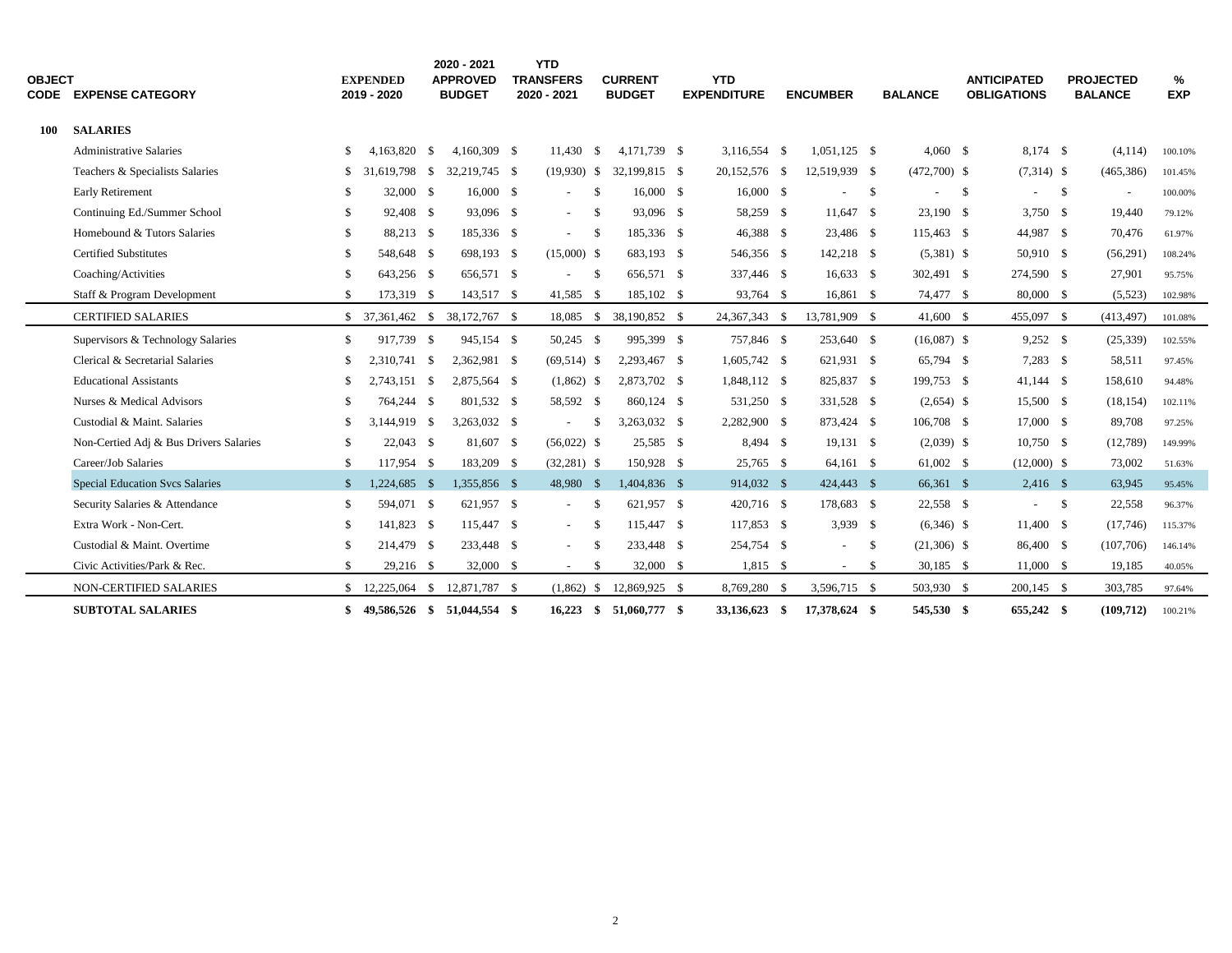| <b>OBJECT</b> |                                     |               | <b>EXPENDED</b>  | 2020 - 2021<br><b>APPROVED</b> | <b>YTD</b><br><b>TRANSFERS</b> |      | <b>CURRENT</b> |     | <b>YTD</b>               |     |                          |              |                |      | <b>ANTICIPATED</b>       |      | <b>PROJECTED</b>         | %          |
|---------------|-------------------------------------|---------------|------------------|--------------------------------|--------------------------------|------|----------------|-----|--------------------------|-----|--------------------------|--------------|----------------|------|--------------------------|------|--------------------------|------------|
| <b>CODE</b>   | <b>EXPENSE CATEGORY</b>             |               | 2019 - 2020      | <b>BUDGET</b>                  | 2020 - 2021                    |      | <b>BUDGET</b>  |     | <b>EXPENDITURE</b>       |     | <b>ENCUMBER</b>          |              | <b>BALANCE</b> |      | <b>OBLIGATIONS</b>       |      | <b>BALANCE</b>           | <b>EXP</b> |
| <b>200</b>    | <b>EMPLOYEE BENEFITS</b>            |               |                  |                                |                                |      |                |     |                          |     |                          |              |                |      |                          |      |                          |            |
|               | Medical & Dental Expenses           | <sup>\$</sup> | 8.051.502 \$     | 8.289.180 \$                   | $\blacksquare$                 | - \$ | 8.289.180 \$   |     | 8.273.446 \$             |     | $\sim$                   | <sup>S</sup> | 15.734 \$      |      | 15.734 \$                |      | $\sim$                   | 100.00%    |
|               | Life Insurance                      | -S            | 86,352 \$        | 86,760 \$                      | $\sim$                         | - \$ | 86,760 \$      |     | 65,214 \$                |     | $\sim$                   | \$           | 21,546 \$      |      | 21,546 \$                |      |                          | 100.00%    |
|               | FICA & Medicare                     | <sup>\$</sup> | 1,523,488 \$     | 1.602.597 \$                   | ÷.                             | -S   | 1.602.597 \$   |     | 1.066.853 \$             |     | $\sim$                   | -S           | 535,744 \$     |      | 520,744 \$               |      | 15,000                   | 99.06%     |
|               | Pensions                            | -\$           | 863,104 \$       | 913,394 \$                     | $\sim$                         | - \$ | 913.394 \$     |     | 867,639 \$               |     | 250S                     |              | 45,505 \$      |      | 65,505 \$                |      | (20,000)                 | 102.19%    |
|               | Unemployment & Employee Assist.     | -\$           | 122,970 \$       | 82,000 \$                      | $\overline{a}$                 | - \$ | 82,000 \$      |     | 83,876 \$                |     | $\sim$                   | -S           | $(1,876)$ \$   |      | $40,000$ \$              |      | (41, 876)                | 151.07%    |
|               | <b>Workers Compensation</b>         | -\$           | 479,108 \$       | 461,352 \$                     | $\sim$                         | -S   | 461,352 \$     |     | $446,163$ \$             |     | $\sim$                   | \$           | 15,189 \$      |      | $\overline{\phantom{a}}$ | - \$ | 15,189                   | 96.71%     |
|               | <b>SUBTOTAL EMPLOYEE BENEFITS</b>   |               | $$11,126,524$ \$ | 11,435,283 \$                  | $\blacksquare$                 | -\$  | 11,435,283 \$  |     | 10,803,191 \$            |     | 250S                     |              | 631,842 \$     |      | 663,529 \$               |      | (31,688)                 | 100.28%    |
|               |                                     |               |                  |                                |                                |      |                |     |                          |     |                          |              |                |      |                          |      |                          |            |
| 300           | PROFESSIONAL SERVICES               |               |                  |                                |                                |      |                |     |                          |     |                          |              |                |      |                          |      |                          |            |
|               | <b>Professional Services</b>        | -\$           | 500.341 \$       | 559,102 \$                     |                                | -S   | 559,102 \$     |     | 304,076 \$               |     | 73,358 \$                |              | 181,667 \$     |      | 190,732 \$               |      | (9,064)                  | 101.62%    |
|               | Professional Educational Serv.      | -\$           | 159,599 \$       | 192,280 \$                     | $(39,550)$ \$                  |      | 152,730 \$     |     | 67,339 \$                |     | 5,467 \$                 |              | 79,924 \$      |      | 44,487 \$                |      | 35,437                   | 76.80%     |
|               | SUBTOTAL PROFESSIONAL SERV.         | \$            | 659,940 \$       | 751,382 \$                     | $(39,550)$ \$                  |      | 711,832 \$     |     | 371,415 \$               |     | 78,826 \$                |              | 261,591 \$     |      | 235,218 \$               |      | 26,373                   | 96.30%     |
|               |                                     |               |                  |                                |                                |      |                |     |                          |     |                          |              |                |      |                          |      |                          |            |
| 400           | <b>PURCHASED PROPERTY SERV.</b>     |               |                  |                                |                                |      |                |     |                          |     |                          |              |                |      |                          |      |                          |            |
|               | Buildings & Grounds Contracted Svc. | -\$           | 716,095 \$       | 664,859 \$                     | $\sim$                         | - \$ | 664,859 \$     |     | 456,162 \$               |     | 164,632 \$               |              | 44,064 \$      |      | 40,000 \$                |      | 4,064                    | 99.39%     |
|               | Utility Services - Water & Sewer    | -\$           | 134,403 \$       | 146,945 \$                     | $\sim$                         | -\$  | 146,945 \$     |     | 74,246 \$                |     | $\overline{\phantom{a}}$ | \$           | 72,699 \$      |      | 68,399 \$                |      | 4,300                    | 97.07%     |
|               | Building, Site & Emergency Repairs  | -\$           | 503,227 \$       | 460,850 \$                     | $\sim$                         | -\$  | 460,850 \$     |     | 361,289 \$               |     | 41,447 \$                |              | 58,113 \$      |      | 104,040 \$               |      | (45,926)                 | 109.97%    |
|               | <b>Equipment Repairs</b>            | -\$           | 283,175 \$       | 351,506 \$                     | $\overline{\phantom{a}}$       | -\$  | 351,506 \$     |     | 198,142 \$               |     | 80,407 \$                |              | 72,957 \$      |      | 42,819 \$                |      | 30,138                   | 91.43%     |
|               | Rentals - Building & Equipment      | S.            | 268,547 \$       | 260,303 \$                     |                                | - \$ | 260,303 \$     |     | 181,246 \$               |     | 49,661 \$                |              | 29,396 \$      |      | 31,435 \$                |      | (2,039)                  | 100.78%    |
|               | Building & Site Improvements        | -\$           | 399,191 \$       | $\sim$                         | \$<br>$\sim$                   | - \$ | $\sim$         | -\$ | $\overline{\phantom{a}}$ | -\$ | $\sim$                   | \$           | $\sim$         | - \$ | $\sim$                   | - \$ | $\overline{\phantom{0}}$ |            |
|               | <b>SUBTOTAL PUR. PROPERTY SERV.</b> | \$            | 2,304,638 \$     | 1,884,463 \$                   | $\blacksquare$                 | - \$ | 1,884,463 \$   |     | $1,271,085$ \$           |     | 336,148 \$               |              | 277,230 \$     |      | 286,693 \$               |      | (9, 463)                 | 100.50%    |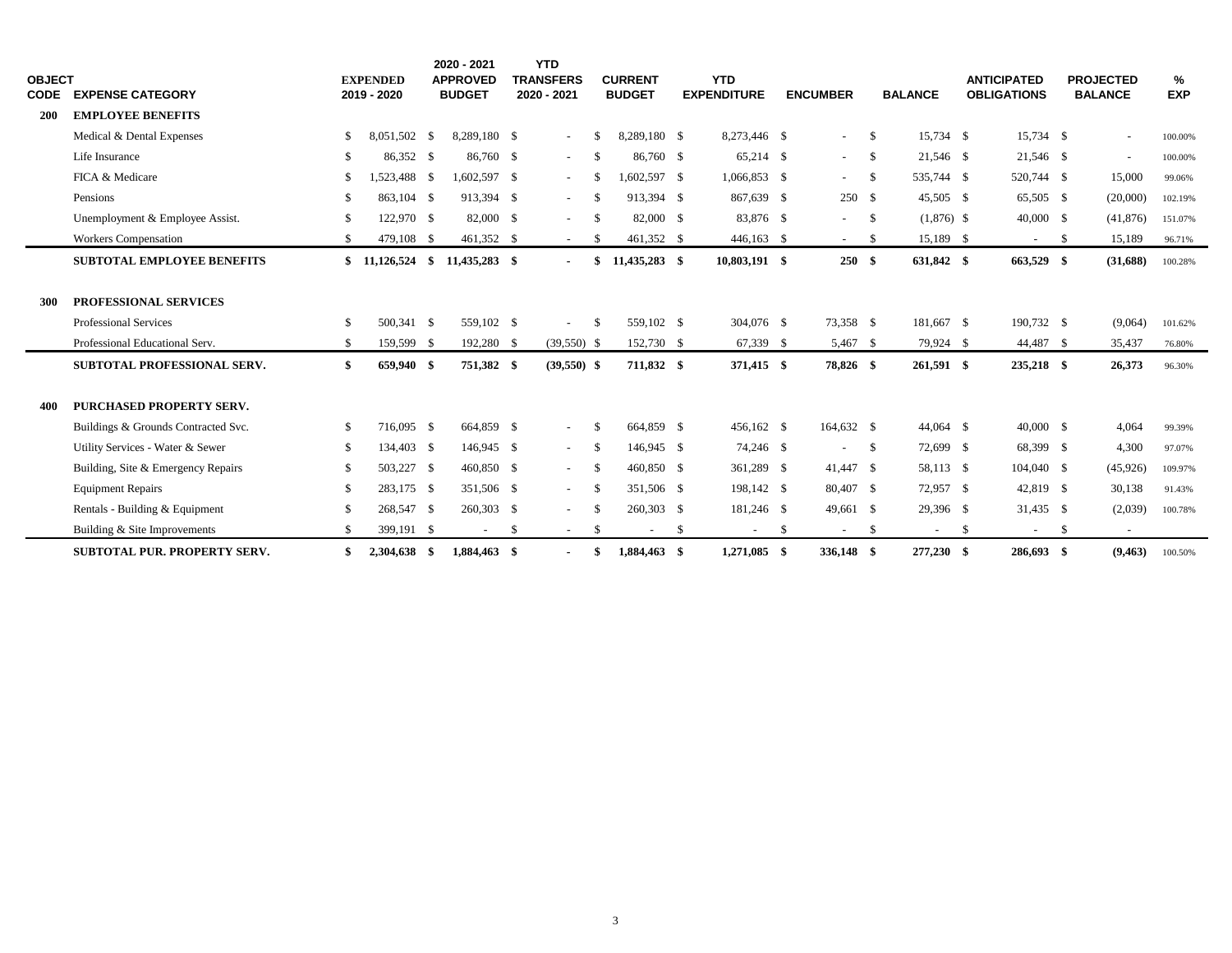| <b>OBJECT</b><br>CODE | <b>EXPENSE CATEGORY</b>             |               | <b>EXPENDED</b><br>2019 - 2020 |      | 2020 - 2021<br><b>APPROVED</b><br><b>BUDGET</b> | <b>YTD</b><br><b>TRANSFERS</b><br>2020 - 2021 |               | <b>CURRENT</b><br><b>BUDGET</b> | <b>YTD</b><br><b>EXPENDITURE</b> | <b>ENCUMBER</b> |               | <b>BALANCE</b>  | <b>ANTICIPATED</b><br><b>OBLIGATIONS</b> |      | <b>PROJECTED</b><br><b>BALANCE</b> | %<br><b>EXP</b> |  |
|-----------------------|-------------------------------------|---------------|--------------------------------|------|-------------------------------------------------|-----------------------------------------------|---------------|---------------------------------|----------------------------------|-----------------|---------------|-----------------|------------------------------------------|------|------------------------------------|-----------------|--|
| 500                   | <b>OTHER PURCHASED SERVICES</b>     |               |                                |      |                                                 |                                               |               |                                 |                                  |                 |               |                 |                                          |      |                                    |                 |  |
|                       | <b>Contracted Services</b>          | S.            | 750.419 \$                     |      | 669.215 \$                                      | $(24,225)$ \$                                 |               | 644,990 \$                      | 731,942 \$                       | 53,219 \$       |               | $(140, 172)$ \$ | 203,862 \$                               |      | (344, 034)                         | 153.34%         |  |
|                       | <b>Transportation Services</b>      | <sup>\$</sup> | 3,827,061 \$                   |      | 4,457,135 \$                                    | $\sim 10$                                     | -S            | 4,457,135 \$                    | 2,667,547 \$                     | 1,016,848 \$    |               | 772,740 \$      | 384,840 \$                               |      | 387,900                            | 91.30%          |  |
|                       | Insurance - Property & Liability    | \$            | 378,323 \$                     |      | 378,032 \$                                      | $\sim 100$                                    | <sup>\$</sup> | 378,032 \$                      | 402,843 \$                       | $\blacksquare$  | - \$          | $(24,811)$ \$   | $\sim$                                   | - \$ | (24, 811)                          | 106.56%         |  |
|                       | Communications                      | \$            | 142,944 \$                     |      | 146,872 \$                                      | $\sim 100$                                    | - \$          | 146,872 \$                      | 111.915 \$                       | 69,454 \$       |               | $(34, 496)$ \$  | $(22,882)$ \$                            |      | (11,614)                           | 107.91%         |  |
|                       | <b>Printing Services</b>            | \$            | 24,637 \$                      |      | 31,040 \$                                       | $(500)$ \$                                    |               | 30,540 \$                       | $6,525$ \$                       | 9,473 \$        |               | 14,542 \$       | $13,145$ \$                              |      | 1,397                              | 95.43%          |  |
|                       | Tuition - Out of District           | $\mathcal{S}$ | 3,527,920                      | - \$ | 3,399,851 \$                                    | $\omega_{\rm{max}}$                           | -\$           | 3,399,851 \$                    | 2,232,391 \$                     | 1,459,451 \$    |               | $(291,991)$ \$  | $(282,111)$ \$                           |      | (9,880)                            | 100.29%         |  |
|                       | Student Travel & Staff Mileage      | \$            | 172,406 \$                     |      | 232,797 \$                                      | $(8,600)$ \$                                  |               | 224,197 \$                      | 54,822 \$                        | 80,218 \$       |               | 89,157 \$       | 49,179 \$                                |      | 39,978                             | 82.17%          |  |
|                       | SUBTOTAL OTHER PURCHASED SERV.      | S.            | 8,823,709                      | - \$ | 9,314,942 \$                                    | $(33,325)$ \$                                 |               | 9,281,617 \$                    | 6,207,985 \$                     | 2,688,663 \$    |               | 384,969 \$      | 346,033 \$                               |      | 38,935                             | 99.58%          |  |
| 600                   | <b>SUPPLIES</b>                     |               |                                |      |                                                 |                                               |               |                                 |                                  |                 |               |                 |                                          |      |                                    |                 |  |
|                       | Instructional & Library Supplies    | -S            | 805,612 \$                     |      | 801,275 \$                                      | $(6,500)$ \$                                  |               | 794,775 \$                      | 576,460 \$                       | 72,614 \$       |               | 145,701 \$      | 164,536 \$                               |      | (18, 835)                          | 102.37%         |  |
|                       | Software, Medical & Office Supplies | \$            | 212,777 \$                     |      | 221,701 \$                                      | $\sim$                                        | - \$          | 221,701 \$                      | 130,151 \$                       | 25,060 \$       |               | 66,490 \$       | 67,792 \$                                |      | (1,301)                            | 100.59%         |  |
|                       | <b>Plant Supplies</b>               | S.            | 423,659 \$                     |      | 356,400 \$                                      | $\sim$                                        | -S            | 356,400 \$                      | 441,321 \$                       | $31,097$ \$     |               | $(116,018)$ \$  | 60,640 \$                                |      | (176, 658)                         | 149.57%         |  |
|                       | Electric                            | \$            | $1,164,615$ \$                 |      | 1,228,072 \$                                    | $\sim 10$                                     | - \$          | $,228,072$ \$                   | 755,288 \$                       | $\sim$          | - \$          | 472,784 \$      | 120,284 \$                               |      | 352,500                            | 71.30%          |  |
|                       | Propane & Natural Gas               | S.            | 347,253 \$                     |      | 431,350 \$                                      | $\sim 100$                                    | -S            | 431,350 \$                      | 245,822 \$                       | $\sim$          | $\mathcal{S}$ | 185,528 \$      | 156,028 \$                               |      | 29,500                             | 93.16%          |  |
|                       | Fuel Oil                            | \$            | 76,257 \$                      |      | 63,000 \$                                       | $\sim 100$                                    | - \$          | 63,000 \$                       | 43,987 \$                        | $\sim$          | - \$          | $19,013$ \$     | $19,013$ \$                              |      | $\sim$                             | 100.00%         |  |
|                       | Fuel for Vehicles & Equip.          | \$            | 122,159                        | - \$ | 205,031 \$                                      | $\sim$                                        | - \$          | 205,031 \$                      | 105,346 \$                       | $\sim$          | - \$          | 99,685 \$       | 55,685 \$                                |      | 44,000                             | 78.54%          |  |
|                       | Textbooks                           |               | 195,495 \$                     |      | 191,506 \$                                      | 65,452 \$                                     |               | 256,958 \$                      | 123,456 \$                       | 16,624 \$       |               | 116,878 \$      | 115,980 \$                               |      | 898                                | 99.65%          |  |
|                       | <b>SUBTOTAL SUPPLIES</b>            | \$            | 3,347,825 \$                   |      | 3,498,335 \$                                    | 58,952 \$                                     |               | 3,557,287 \$                    | 2,421,830 \$                     | 145,396 \$      |               | 990,061 \$      | 759,958 \$                               |      | 230,104                            | 93.53%          |  |